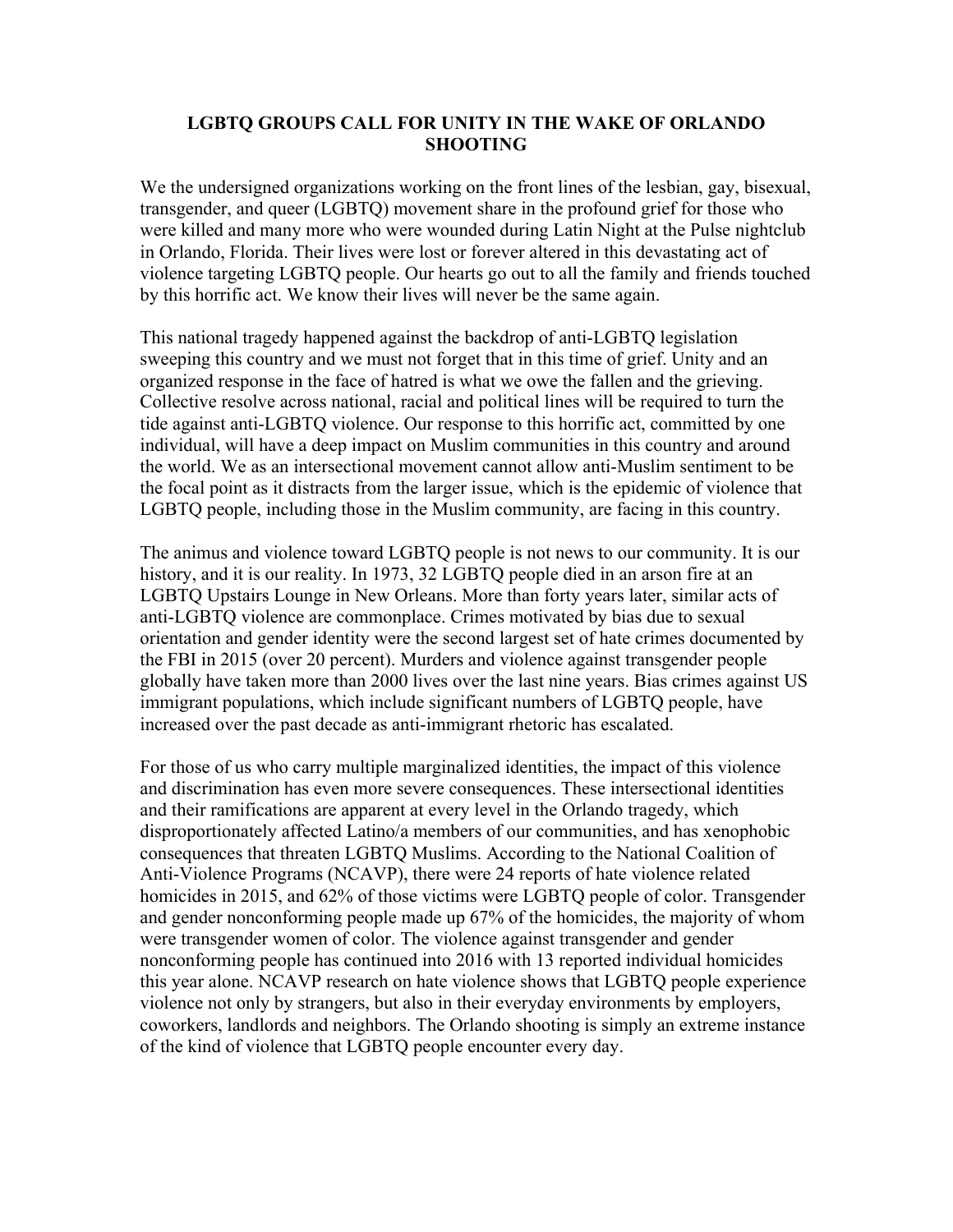As LGBTQ people who lived through the AIDS crisis, we know what it looks like and feels like to be scapegoated and isolated in the midst of a crisis that actually requires solidarity, empathy and collaboration from all quarters. We appeal to all in our movement and all who support us to band together in rejecting hatred and violence in all its shape shifting forms. Let us stand united as a diverse LGBTQ community of many faiths, races, ethnicities, nationalities and backgrounds.

Signed,

Arcus Foundation Believe Out Loud BiNet USA Bisexual Resource Center Center for Black Equity, Inc. CenterLink: The Community of LGBT Centers The Consortium of Higher Education LGBT Resource Professionals The Council for Global Equality Courage Campaign Equality Federation Family Equality Council Freedom for All Americans Freedom to Work GLBTQ Legal Advocates & Defenders (GLAD) Gay Men's Health Crisis The Gill Foundation GLAAD GLMA: Health Professionals Advancing LGBT Equality **GLSEN** Genders & Sexualities Alliance Network The Harvey Milk Foundation Human Rights Campaign interACT: Advocates for Intersex Youth The Johnson Family Foundation Lambda Legal MAP Marriage Equality USA Muslim Alliance for Sexual and Gender Diversity National Coalition of Anti-Violence Programs National Gay & Lesbian Chamber of Commerce National Black Justice Coalition National Center for Lesbian Rights National Center for Transgender Equality National Council of La Raza National LGBTQ Task Force National Minority Aids Council (NMAC) National Queer Asian Pacific Islander Alliance